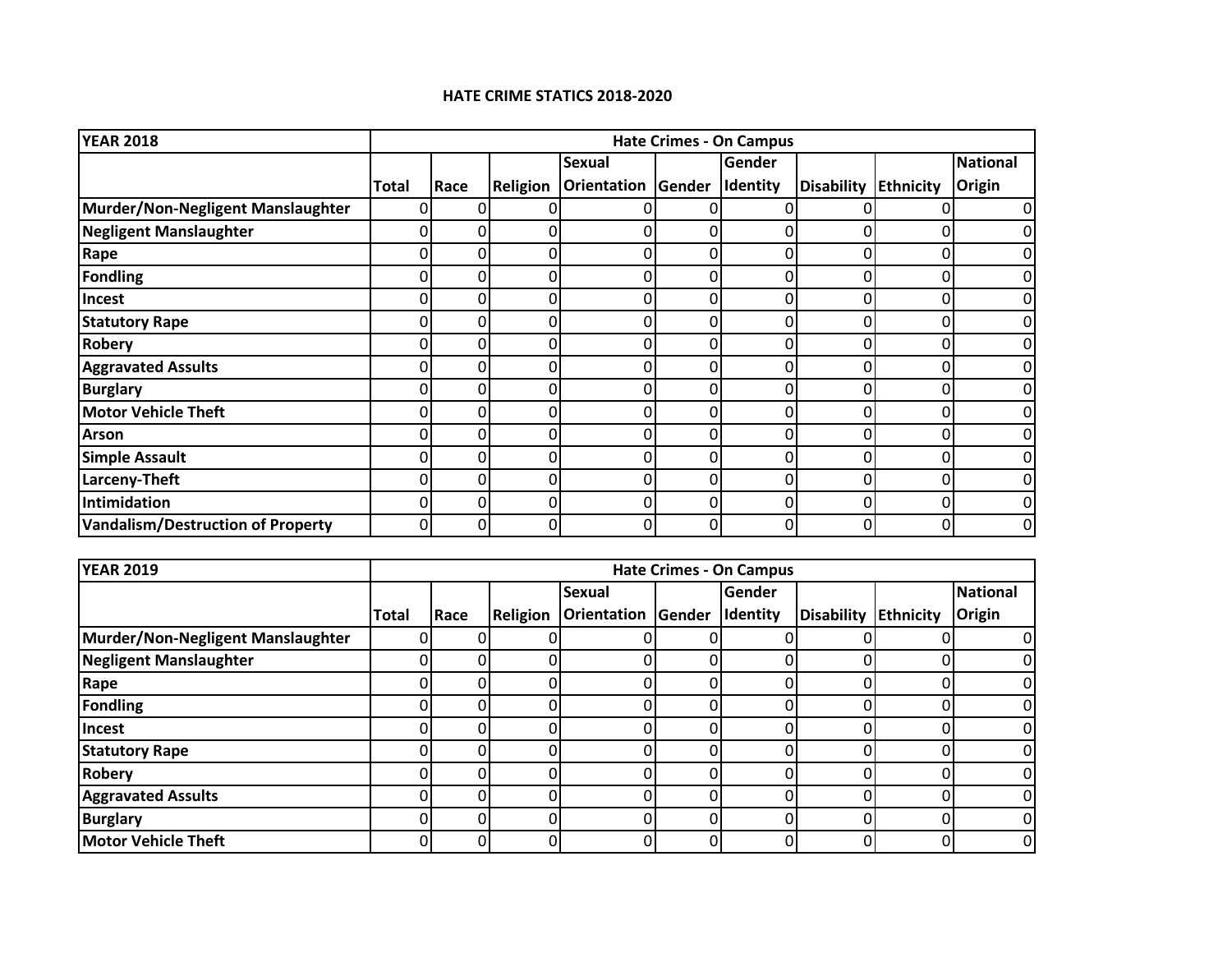| <b>Arson</b>                      |  |  |  |  |  |
|-----------------------------------|--|--|--|--|--|
| <b>Simple Assault</b>             |  |  |  |  |  |
| Larceny-Theft                     |  |  |  |  |  |
| Intimidation                      |  |  |  |  |  |
| Vandalism/Destruction of Property |  |  |  |  |  |

| <b>YEAR 2020</b>                  |              |      |          |                    |        | <b>Hate Crimes - On Campus</b> |                   |           |                 |
|-----------------------------------|--------------|------|----------|--------------------|--------|--------------------------------|-------------------|-----------|-----------------|
|                                   |              |      |          | <b>Sexual</b>      |        | Gender                         |                   |           | <b>National</b> |
|                                   | <b>Total</b> | Race | Religion | <b>Orientation</b> | Gender | Identity                       | <b>Disability</b> | Ethnicity | <b>Origin</b>   |
| Murder/Non-Negligent Manslaughter | 0            | 0    |          | Ω                  |        |                                |                   |           | 0               |
| <b>Negligent Manslaughter</b>     | 0            | 0    | 0        | 0                  |        | 0                              |                   |           | 0               |
| Rape                              | 0            |      | ი        | 0                  |        | ი                              |                   |           | 0               |
| <b>Fondling</b>                   | 0            | n    |          | 0                  |        | <sup>0</sup>                   |                   |           | 0               |
| Incest                            |              | 0    |          | 0                  |        | 0.                             |                   |           | 0               |
| <b>Statutory Rape</b>             |              |      |          | 0                  |        |                                |                   |           | 0               |
| <b>Robery</b>                     |              |      |          | 0                  |        |                                |                   |           | 0               |
| <b>Aggravated Assults</b>         |              | 0    | 0        | 0                  |        |                                |                   |           | 0               |
| <b>Burglary</b>                   | 0            | 0    | 0        | 0                  |        | 0                              |                   |           | 0               |
| <b>Motor Vehicle Theft</b>        | 0            |      | በ        | 0                  |        |                                |                   |           | 0               |
| <b>Arson</b>                      |              | 0    |          | 0                  |        |                                |                   |           | 0               |
| <b>Simple Assault</b>             | 0            | 0    | 0        | 0                  | 0      | 0                              | 0                 |           | 0               |
| <b>Larceny-Theft</b>              | 0            | 0    | 0        | 0                  |        | 0                              |                   |           | 0               |
| Intimidation                      | 0            | 0    | 0        | 0                  |        | 0                              |                   |           | 0               |
| Vandalism/Destruction of Property | $\mathbf{0}$ | 0    | 0        | 0                  | 0      | 0                              | 0                 | 0         | 0               |

| <b>YEAR 2018</b>                  | <b>Hate Crimes - On Campus Student Housing Facilities</b> |      |          |                           |  |          |                      |  |                 |  |  |  |
|-----------------------------------|-----------------------------------------------------------|------|----------|---------------------------|--|----------|----------------------|--|-----------------|--|--|--|
|                                   |                                                           |      |          | <b>Sexual</b>             |  | Gender   |                      |  | <b>National</b> |  |  |  |
|                                   | <b>Total</b>                                              | Race | Religion | <b>Orientation Gender</b> |  | Identity | Disability Ethnicity |  | <b>Origin</b>   |  |  |  |
| Murder/Non-Negligent Manslaughter |                                                           |      |          |                           |  |          |                      |  |                 |  |  |  |
| <b>Negligent Manslaughter</b>     |                                                           |      |          |                           |  |          |                      |  |                 |  |  |  |
| Rape                              |                                                           |      |          |                           |  |          |                      |  |                 |  |  |  |
| Fondling                          |                                                           |      |          |                           |  |          |                      |  |                 |  |  |  |
| Incest                            |                                                           |      |          |                           |  |          |                      |  |                 |  |  |  |
| <b>Statutory Rape</b>             |                                                           |      |          |                           |  |          |                      |  |                 |  |  |  |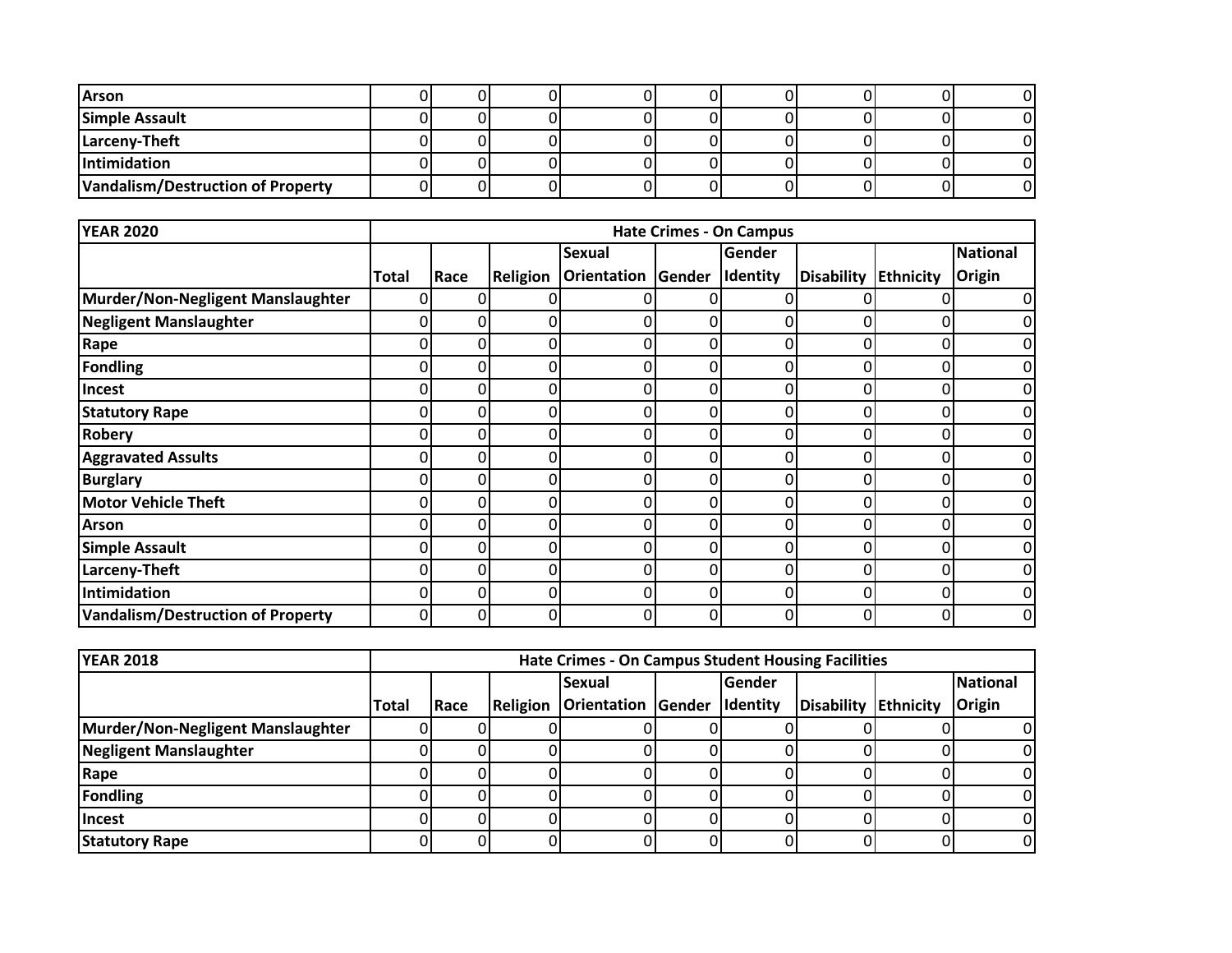| <b>Robery</b>                     |  |  |  |  |  |
|-----------------------------------|--|--|--|--|--|
| <b>Aggravated Assults</b>         |  |  |  |  |  |
| <b>Burglary</b>                   |  |  |  |  |  |
| <b>Motor Vehicle Theft</b>        |  |  |  |  |  |
| <b>Arson</b>                      |  |  |  |  |  |
| <b>Simple Assault</b>             |  |  |  |  |  |
| Larceny-Theft                     |  |  |  |  |  |
| Intimidation                      |  |  |  |  |  |
| Vandalism/Destruction of Property |  |  |  |  |  |

| <b>YEAR 2019</b>                  |              |      |                 | <b>Hate Crimes - On Campus Student Housing Facilities</b> |   |          |                   |           |                 |
|-----------------------------------|--------------|------|-----------------|-----------------------------------------------------------|---|----------|-------------------|-----------|-----------------|
|                                   |              |      |                 | <b>Sexual</b>                                             |   | Gender   |                   |           | <b>National</b> |
|                                   | <b>Total</b> | Race | <b>Religion</b> | Orientation Gender Identity                               |   |          | <b>Disability</b> | Ethnicity | Origin          |
| Murder/Non-Negligent Manslaughter | n            |      |                 |                                                           |   |          |                   |           | 0               |
| Negligent Manslaughter            |              |      |                 | 0                                                         |   |          |                   |           | 0               |
| Rape                              | 0            |      |                 | 0                                                         |   | n        |                   |           | 0               |
| Fondling                          |              |      |                 | 0                                                         |   |          |                   |           | 0               |
| Incest                            |              |      |                 | 0                                                         |   |          |                   |           | 0               |
| <b>Statutory Rape</b>             | 0            |      |                 | 0                                                         |   |          |                   |           | 0               |
| <b>Robery</b>                     | 0            |      |                 | 0                                                         |   |          |                   |           | 0               |
| <b>Aggravated Assults</b>         | 0            | 0    | 0               | 0                                                         |   | 0        |                   |           | 0               |
| <b>Burglary</b>                   | 0            |      |                 | 0                                                         |   | 0        |                   |           | 0               |
| <b>Motor Vehicle Theft</b>        | 0            |      |                 | $\mathbf{0}$                                              |   |          |                   |           | 0               |
| <b>Arson</b>                      | 0            |      |                 | 0                                                         |   |          |                   |           | 0               |
| <b>Simple Assault</b>             | 0            | n    | ი               | $\mathbf{0}$                                              |   | 0        |                   |           | 0               |
| Larceny-Theft                     | 0            | 0    | 0               | 0                                                         | ი | $\Omega$ | 0                 |           | 0               |
| Intimidation                      | 0            | 0    | 0               | 0                                                         |   | 0        | 0                 |           | 0               |
| Vandalism/Destruction of Property | 0            | n    | ი               | 0                                                         | ი | $\Omega$ | U                 | O         | $\Omega$        |

| <b>YEAR 2020</b>                  |              | <b>Hate Crimes - On Campus Student Housing Facilities</b>                                                                                                             |  |  |  |  |  |  |  |  |  |  |
|-----------------------------------|--------------|-----------------------------------------------------------------------------------------------------------------------------------------------------------------------|--|--|--|--|--|--|--|--|--|--|
|                                   | <b>Total</b> | <b>IGender</b><br><b>National</b><br><b>Sexual</b><br>Disability Ethnicity<br><b>Orientation Gender Identity</b><br><b>Origin</b><br><b>IReligion</b><br><b>IRace</b> |  |  |  |  |  |  |  |  |  |  |
| Murder/Non-Negligent Manslaughter |              |                                                                                                                                                                       |  |  |  |  |  |  |  |  |  |  |
| <b>Negligent Manslaughter</b>     |              |                                                                                                                                                                       |  |  |  |  |  |  |  |  |  |  |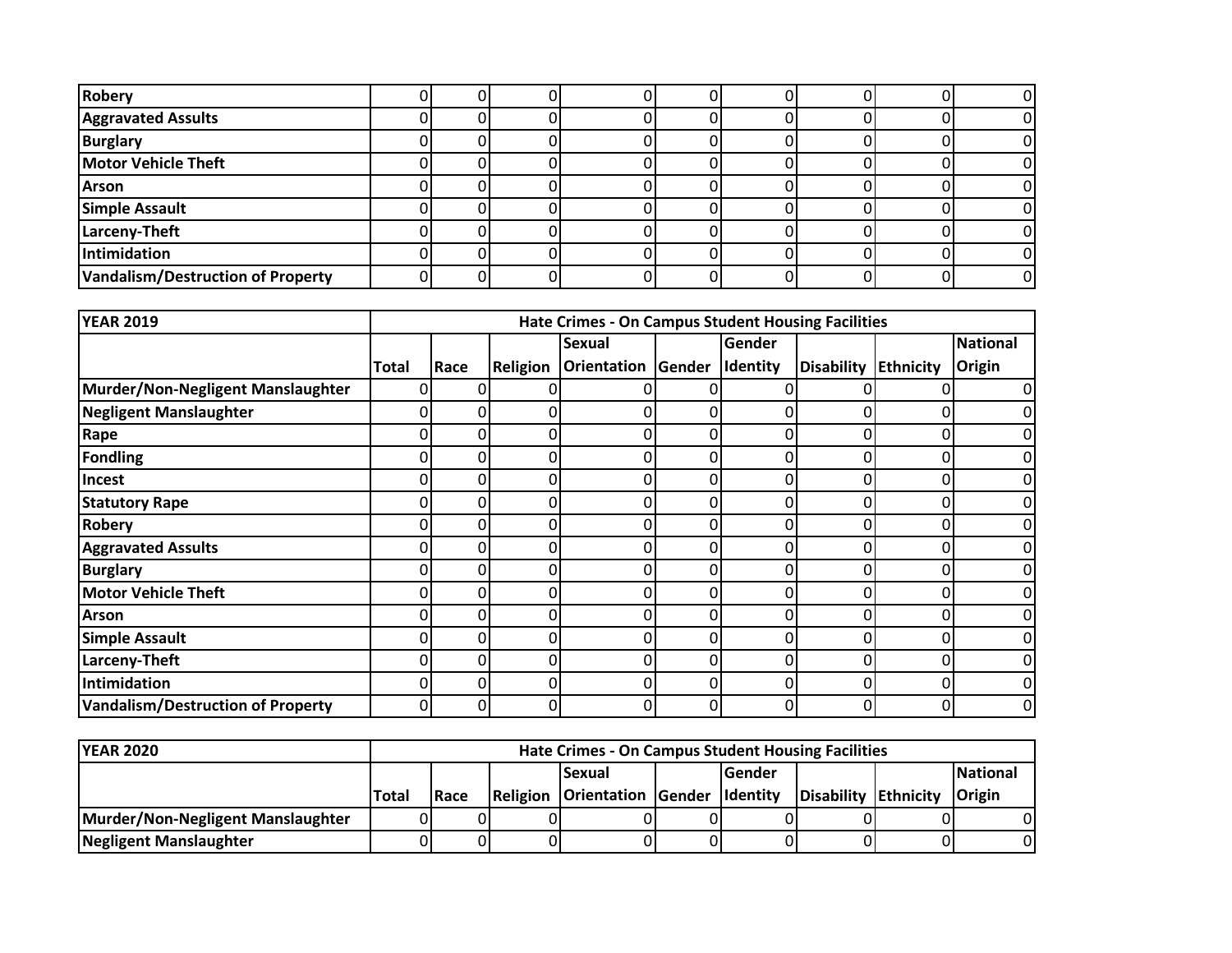| Rape                                     |          |   |   |          |   |  | 0              |
|------------------------------------------|----------|---|---|----------|---|--|----------------|
| <b>Fondling</b>                          |          |   |   |          |   |  | 0              |
| Incest                                   |          |   |   | 0        |   |  | 0              |
| <b>Statutory Rape</b>                    | C        |   |   |          |   |  | $\Omega$       |
| <b>Robery</b>                            |          |   | C | 01       |   |  | $\Omega$       |
| <b>Aggravated Assults</b>                | 0        |   | 0 | 0        |   |  | $\Omega$       |
| <b>Burglary</b>                          |          |   |   |          |   |  | $\Omega$       |
| <b>Motor Vehicle Theft</b>               |          |   |   |          |   |  | 0              |
| <b>Arson</b>                             | $\Omega$ | r |   | 0        | 0 |  | $\Omega$       |
| <b>Simple Assault</b>                    | C        | C | 0 | 0        | U |  | $\Omega$       |
| Larceny-Theft                            | 0        | C |   | 0        |   |  | $\overline{0}$ |
| Intimidation                             | 0        |   | 0 | $\Omega$ | 0 |  | 0              |
| <b>Vandalism/Destruction of Property</b> | 0        |   | 0 | $\Omega$ | 0 |  | $\Omega$       |

| <b>YEAR 2018</b>                  |       | <b>Hate Crimes - Noncampus</b> |                 |               |        |          |                   |           |                 |  |  |  |
|-----------------------------------|-------|--------------------------------|-----------------|---------------|--------|----------|-------------------|-----------|-----------------|--|--|--|
|                                   |       |                                |                 | <b>Sexual</b> |        | Gender   |                   |           | <b>National</b> |  |  |  |
|                                   | Total | Race                           | <b>Religion</b> | Orientation   | Gender | Identity | <b>Disability</b> | Ethnicity | <b>Origin</b>   |  |  |  |
| Murder/Non-Negligent Manslaughter |       |                                |                 |               |        |          |                   |           |                 |  |  |  |
| <b>Negligent Manslaughter</b>     | 0     | 0                              |                 | 0             |        | 0        |                   |           | 0               |  |  |  |
| Rape                              | 0     | 0                              | 0               | 0             | Ω      | 0        |                   | 0         | 0               |  |  |  |
| <b>Fondling</b>                   | 0     |                                |                 | 0             | O      | $\Omega$ |                   |           | 0               |  |  |  |
| Incest                            |       |                                |                 | 0             |        | 0        |                   |           | 0               |  |  |  |
| <b>Statutory Rape</b>             |       |                                |                 | 0             |        | O        |                   |           | 0               |  |  |  |
| <b>Robery</b>                     |       |                                |                 | 0             |        | 0        |                   |           | 0               |  |  |  |
| <b>Aggravated Assults</b>         |       |                                |                 | 0             |        |          |                   |           | 0               |  |  |  |
| <b>Burglary</b>                   | 0     |                                |                 | 0             | 0      | 0        |                   |           | 0               |  |  |  |
| <b>Motor Vehicle Theft</b>        |       |                                |                 | 0             |        | 0l       |                   |           | 0               |  |  |  |
| <b>Arson</b>                      |       |                                |                 | 0             |        | 0l       |                   |           | 0               |  |  |  |
| <b>Simple Assault</b>             | 0     | 0                              |                 | 0             | O      | 0        |                   |           | 0               |  |  |  |
| <b>Larceny-Theft</b>              | 0     |                                |                 | 0             |        | 0        |                   |           | 0               |  |  |  |
| <b>Intimidation</b>               | 0     |                                |                 | 0             | O      | 0        |                   |           | 0               |  |  |  |
| Vandalism/Destruction of Property | 0     | 0                              |                 | 0             | O      | 01       | 0                 | 0         | $\Omega$        |  |  |  |

| <b>IYF</b><br>__ | 11.L.<br>amnus<br><b>PERSON</b><br>- -<br>NI C<br>.<br>nau |
|------------------|------------------------------------------------------------|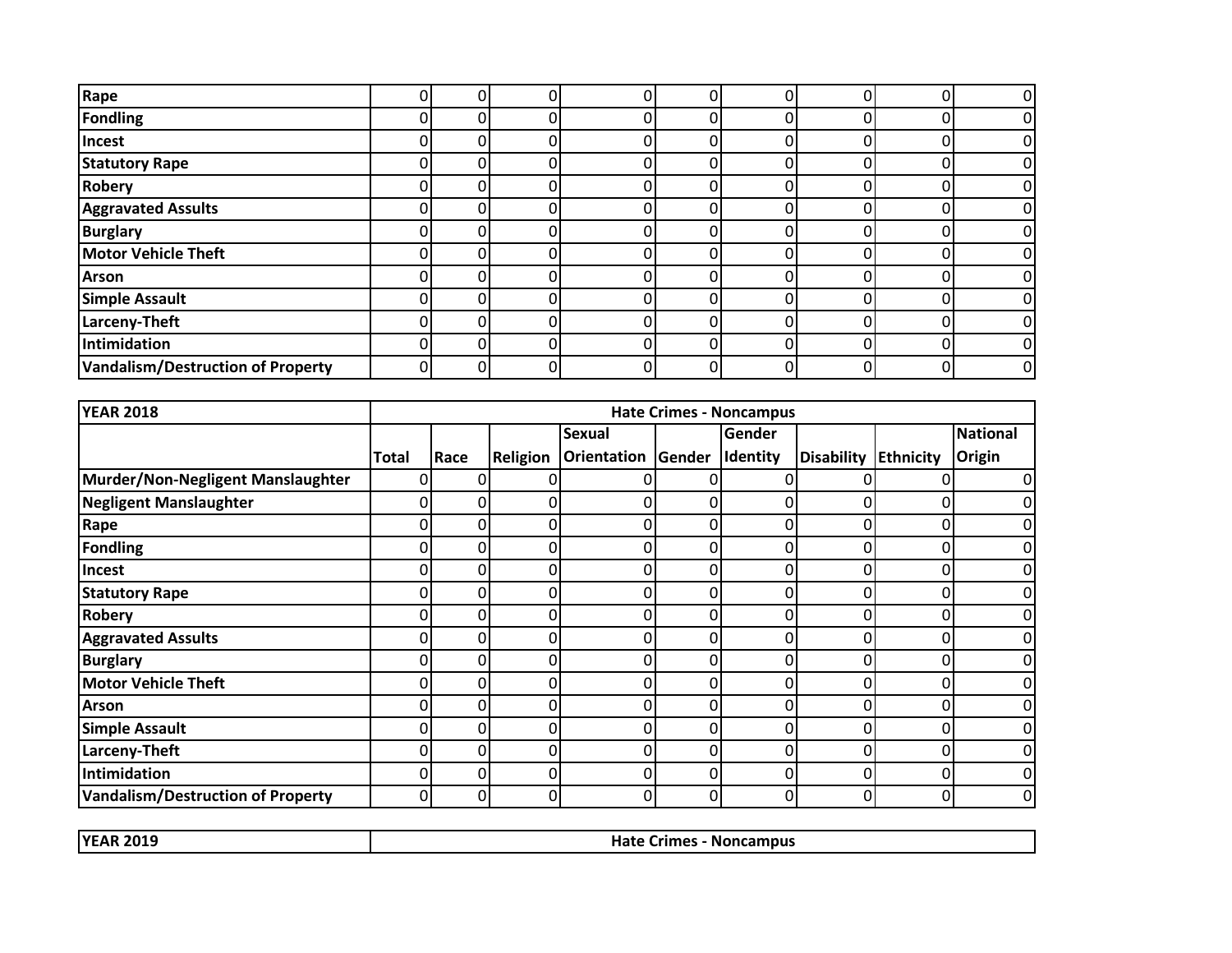|                                   |              |      |                 | <b>Sexual</b>      |               | Gender   |                   |                | <b>National</b> |
|-----------------------------------|--------------|------|-----------------|--------------------|---------------|----------|-------------------|----------------|-----------------|
|                                   | <b>Total</b> | Race | <b>Religion</b> | <b>Orientation</b> | <b>Gender</b> | Identity | <b>Disability</b> | Ethnicity      | <b>Origin</b>   |
| Murder/Non-Negligent Manslaughter |              |      |                 |                    |               |          |                   |                | 01              |
| Negligent Manslaughter            | 0            |      |                 | $\mathbf{0}$       |               |          |                   |                | 0               |
| Rape                              | 0            |      |                 | 0                  | 0             | 0        |                   |                | 01              |
| <b>Fondling</b>                   | 0            | 0    |                 | 0                  | 0             | 0        |                   |                | 0               |
| Incest                            | 0            | 0    | O               | $\mathbf{0}$       | O             | O.       | U                 | $\Omega$       | 0               |
| <b>Statutory Rape</b>             | 0            |      |                 | 0                  | O             | 0        |                   | 0.             | 0               |
| <b>Robery</b>                     |              |      |                 | 0                  |               | n        |                   |                | 0               |
| <b>Aggravated Assults</b>         | 0            |      |                 | 0                  | O             | 0        |                   |                | 0               |
| <b>Burglary</b>                   | 0            | 0    |                 | 0                  | 0             | 0        |                   | 0              | 0               |
| <b>Motor Vehicle Theft</b>        | 0            | 0    |                 | 0                  | 0             | 0        | O                 | $\overline{0}$ | 0               |
| <b>Arson</b>                      | U            |      |                 | 0                  | ŋ             | O.       | ∩                 | 0              | 0               |
| <b>Simple Assault</b>             |              |      |                 | 0                  |               | ሰ        |                   |                | 0               |
| Larceny-Theft                     | 0            |      |                 | 0                  | 0             | 0        | Ω                 | Οl             | 0               |
| Intimidation                      | 0            |      |                 | 0                  | O             | O.       |                   |                | 0               |
| Vandalism/Destruction of Property | 0            | 0    | 0               | 0                  | 0             | 0l       | O                 | ΩI             | 0               |

| <b>YEAR 2020</b>                  | <b>Hate Crimes - Noncampus</b> |      |                 |                    |               |          |                   |           |                 |  |  |
|-----------------------------------|--------------------------------|------|-----------------|--------------------|---------------|----------|-------------------|-----------|-----------------|--|--|
|                                   |                                |      |                 | <b>Sexual</b>      |               | Gender   |                   |           | <b>National</b> |  |  |
|                                   | Total                          | Race | <b>Religion</b> | <b>Orientation</b> | <b>Gender</b> | Identity | <b>Disability</b> | Ethnicity | <b>Origin</b>   |  |  |
| Murder/Non-Negligent Manslaughter | O                              | n    |                 |                    |               | n        |                   |           | 0               |  |  |
| <b>Negligent Manslaughter</b>     |                                | O    |                 | 0                  |               | 0        |                   |           | 0               |  |  |
| Rape                              |                                | 0    |                 | 0                  | 0             | 01       |                   | 0         | $\Omega$        |  |  |
| <b>Fondling</b>                   | 0                              | 0    | ŋ               | 0                  | 0             | 01       |                   | 0         | 0               |  |  |
| Incest                            |                                |      |                 |                    |               | U        |                   |           | 0               |  |  |
| <b>Statutory Rape</b>             | 0                              | 0    |                 | 0                  | O             | 0        |                   | 0         | 0               |  |  |
| <b>Robery</b>                     | 0                              | 0    |                 | 0                  | 0             | 01       |                   | 0         | $\Omega$        |  |  |
| <b>Aggravated Assults</b>         |                                | n    |                 | 0                  | O             | 0        |                   | 0         | 0               |  |  |
| <b>Burglary</b>                   |                                | O    |                 | 0                  | ŋ             | 0        |                   |           | 0               |  |  |
| <b>Motor Vehicle Theft</b>        | 0                              | 0    | O               | 0                  | 0             | Οl       |                   | 0         | 0               |  |  |
| <b>Arson</b>                      |                                | ŋ    |                 | 0                  | ŋ             | ΩI       |                   | 0         | $\Omega$        |  |  |
| <b>Simple Assault</b>             | 0                              | 0    |                 | 0                  | 0             | 01       |                   | 0         | 0               |  |  |
| Larceny-Theft                     |                                | 0    |                 | 0                  | O             | ΩI       |                   | 0         | 0               |  |  |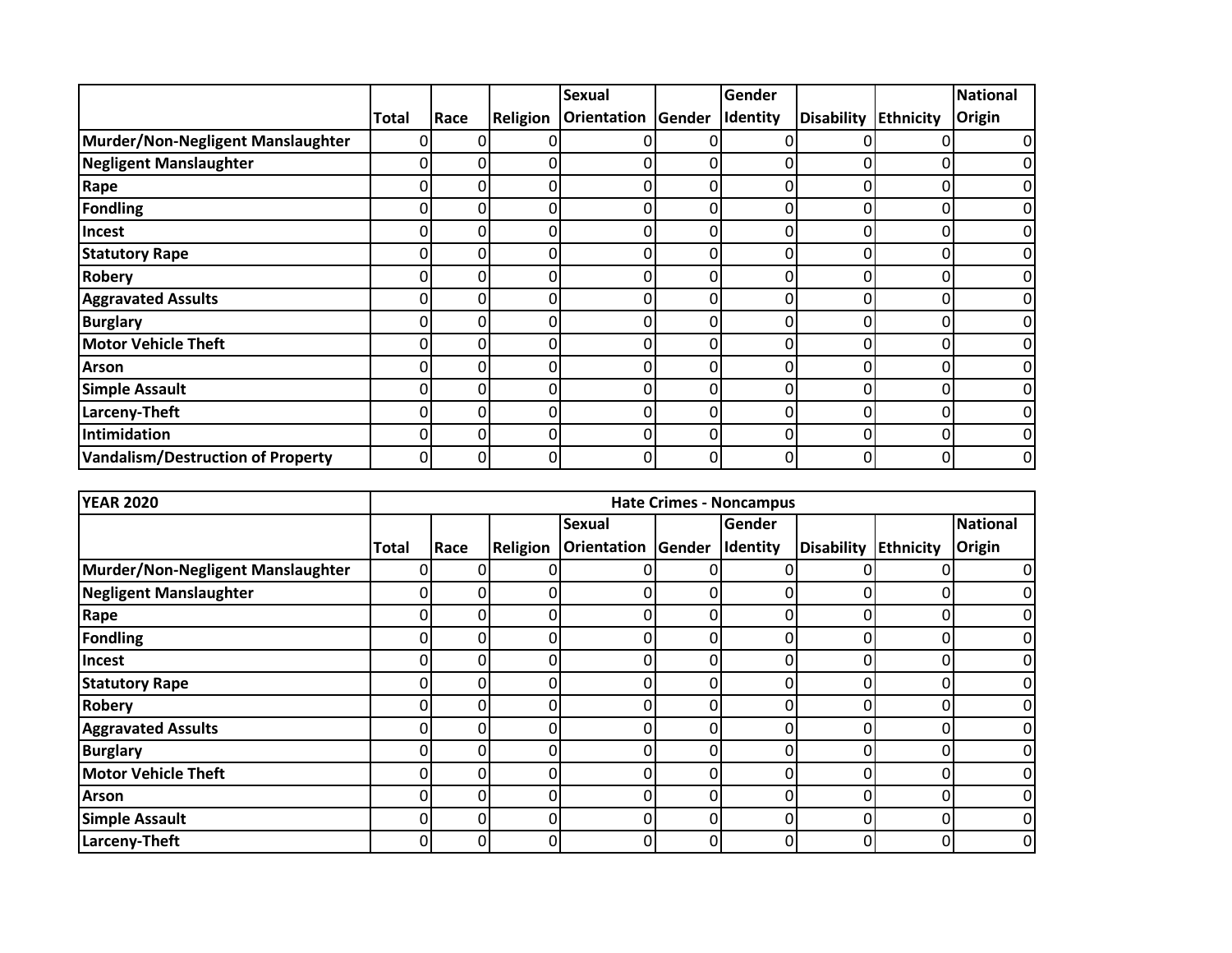| ıln'                                   | - | - |  |  | τH    |  |
|----------------------------------------|---|---|--|--|-------|--|
| u/Destruction<br>of Property<br>ialisi | - | - |  |  | ا ( ، |  |
|                                        |   |   |  |  |       |  |

| <b>YEAR 2018</b>                  | <b>Hate Crimes - Public Property</b> |      |                 |                    |        |          |                   |           |                 |  |
|-----------------------------------|--------------------------------------|------|-----------------|--------------------|--------|----------|-------------------|-----------|-----------------|--|
|                                   |                                      |      |                 | <b>Sexual</b>      |        | Gender   |                   |           | <b>National</b> |  |
|                                   | <b>Total</b>                         | Race | <b>Religion</b> | <b>Orientation</b> | Gender | Identity | <b>Disability</b> | Ethnicity | Origin          |  |
| Murder/Non-Negligent Manslaughter |                                      |      |                 |                    |        |          |                   |           | 0               |  |
| <b>Negligent Manslaughter</b>     |                                      |      |                 | 0                  |        |          |                   |           | 0               |  |
| Rape                              |                                      |      |                 | 0                  |        | 0l       |                   |           | 0               |  |
| <b>Fondling</b>                   |                                      |      |                 | 0                  |        | 0        |                   |           | 0               |  |
| Incest                            |                                      |      |                 | 0                  |        |          |                   |           | 0               |  |
| <b>Statutory Rape</b>             |                                      |      |                 | 0                  |        |          |                   |           | 0               |  |
| <b>Robery</b>                     | 0                                    |      |                 | 0                  | O      | 0        |                   |           | 0               |  |
| <b>Aggravated Assults</b>         | 0                                    |      | 0               | 0                  | Ω      | 0        |                   |           | 0               |  |
| <b>Burglary</b>                   |                                      |      |                 | 0                  |        | 0        |                   |           | 0               |  |
| <b>Motor Vehicle Theft</b>        |                                      |      |                 | 0                  |        |          |                   |           | 0               |  |
| <b>Arson</b>                      | 0                                    |      |                 | $\mathbf{0}$       | O      | 0        |                   | 0         | 0               |  |
| <b>Simple Assault</b>             | 0                                    | 0    | 0               | 0                  | O      | 0        |                   | 0         | 0               |  |
| Larceny-Theft                     | 0                                    |      |                 | 0                  |        | 0        |                   |           | 0               |  |
| <b>Intimidation</b>               | 0                                    |      |                 | 0                  | O      | $\Omega$ |                   | 0         | 0               |  |
| Vandalism/Destruction of Property | 0                                    | 0    | 0               | 0                  | O      | $\Omega$ | 0                 | 0         | $\Omega$        |  |

| <b>YEAR 2019</b>                  |              | <b>Hate Crimes - Public Property</b> |                 |                           |   |          |                             |  |                 |  |  |
|-----------------------------------|--------------|--------------------------------------|-----------------|---------------------------|---|----------|-----------------------------|--|-----------------|--|--|
|                                   |              |                                      |                 | <b>Sexual</b>             |   | Gender   |                             |  | <b>National</b> |  |  |
|                                   | <b>Total</b> | Race                                 | <b>Religion</b> | <b>Orientation Gender</b> |   | Identity | <b>Disability Ethnicity</b> |  | <b>Origin</b>   |  |  |
| Murder/Non-Negligent Manslaughter |              |                                      |                 |                           |   |          |                             |  |                 |  |  |
| <b>Negligent Manslaughter</b>     |              |                                      |                 |                           |   |          |                             |  |                 |  |  |
| Rape                              |              |                                      |                 |                           |   |          |                             |  |                 |  |  |
| <b>Fondling</b>                   |              |                                      |                 |                           |   |          |                             |  |                 |  |  |
| Incest                            |              |                                      |                 |                           |   |          |                             |  |                 |  |  |
| <b>Statutory Rape</b>             |              |                                      |                 |                           | r |          |                             |  |                 |  |  |
| <b>Robery</b>                     |              |                                      |                 |                           | r |          |                             |  |                 |  |  |
| <b>Aggravated Assults</b>         |              |                                      |                 |                           | r |          |                             |  |                 |  |  |
| <b>Burglary</b>                   | 0            |                                      | 0               |                           | 0 |          |                             |  |                 |  |  |